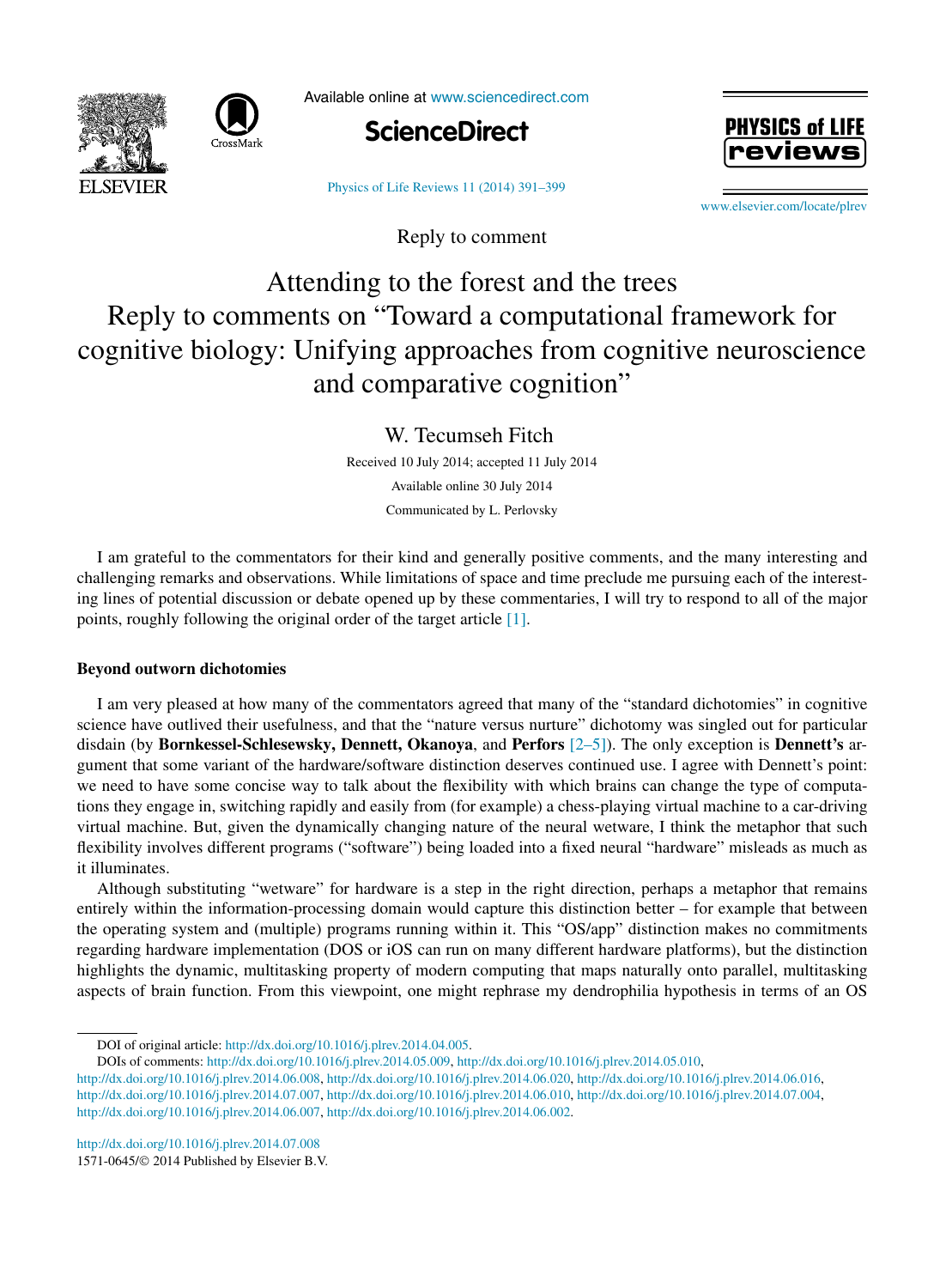upgrade, which provides new system-wide subroutines, available to any app running on the human brain, for parsing, processing and storing tree structures.

## **On the virtues of formalization**

Most commentators also agreed in general terms with the value of formalization in cognitive neuroscience, despite considerable disagreement about *which* formalizations are most promising. The one exception is the commentary of **Bornkessel-Schlesewsky** and colleagues [\[2\],](#page-6-0) who point out that "the fact that a theory is computationally explicit does not automatically render it biologically plausible." I agree with this statement, of course, but my point was not to pursue formalization for its own sake (or for its beauty or appeal) but as a *description language* within which specific testable hypotheses can be stated and their predictions rigorously spelled out. It is then an empirical question whether these predictions are met in (biological) reality, and it is this process of making and testing predictions that will allow us, given a set of initially plausible hypotheses, to falsify most of them and home in on and further test the winners.

I propose that the theory of computation, especially the subset termed formal language theory, provides such a description language, allowing us to clearly and unambiguously state testable hypotheses. This body of mathematics provides a notation to describe potentially infinite stringsets, a rich body of theorems that map "languages" (stringsets) onto the computational machinery that can generate or parse them, and a rigorous way to determine if two hypotheses are formally equivalent (e.g., if they make all the same predictions). Thus it provides the kind of agreed-upon modeling formalism we need to rigorously formulate and state our competing hypotheses. But after this has been done, I agree with the commentators that attention must focus on empirical validation or rejection of these hypotheses. I am under no illusions that the theory of computation, with its stacks and queues and rewrite rules, provides anything even close to a final model of biological computation. But it does provide a suitable scaffolding that will help build such a model of natural computation – an endeavor that should be a central shared goal of cognitive neuroscience in the future.

## **Representations, models, and Bayesian priors**

Despite their agreement concerning the importance of a formal and basically Bayesian approach, both Perfors and Johnson offer important caveats. Starting with **Perfors**, she notes that a crucial prerequisite for any Bayesian approach concerns the available form(s) of *representation*, because this is what defines the hypothesis space available to the learner [\[5\].](#page-7-0) I agree, and this is what I intended (generally using the term "model" rather than "representation") when stating that "after meeting certain minimal conditions about independence, statistical approaches can be applied to, and probability distributions derived for, *any* definable type of entity or model." But the types of entities "visible" for probabilistic inference will vary from species to species and "a Bayesian organism that happens to be incapable of perceiving or remembering tree structures cannot even begin to solve this problem." Thus the dendrophilia hypothesis specifically concerns species differences in *representations*, defined as "the type[s] of models an organism is equipped to construct," and my proposal is that it is precisely species differences at this level – representational/model-building capacity for tree representations – that differentiate humans from most other species. The Bayesian learning machinery may nonetheless be, at least to a first approximation, identical. So there is no disagreement (except perhaps terminological) on this count.

However, **Perfors** also notes that despite the *in principle* power of a Bayesian approach, applying it *in practice* with complex model spaces and datasets can be problematic or even intractable. Here, specifically for the case of language, she is rephrasing Chomsky's "poverty of the stimulus" argument in machine-learning terms: the search space is so vast that no guarantees of optimality or even convergence can be expected in a finite lifetime. Here I fear that she underestimates the value of a strong set of priors in reaching convergence (perhaps not optimal, and perhaps not to precisely the algorithm that generated the data, but close enough for practical purposes). Remember that the child learning language has access not just to priors on syntactic structures but also to a wealth of cognitive presumptions that greatly constrain the space of possible *meanings* of those structures (more technically, on the required *transductions* from signals to meanings). As I observed, there is no need for these cognitive constraints to be specific to either language or humans – any constraints will help. It is clear that the child acquiring language does *not* search the entire possible hypothesis space, but nonetheless *does* reliably converge on something close to the language of the previous generation. I think that a rich set of constraints – mostly cognitive and mostly shared with other species – would be of great value in this process, and I definitely agree with Perfors that "this is an area we need to investigate much more heavily."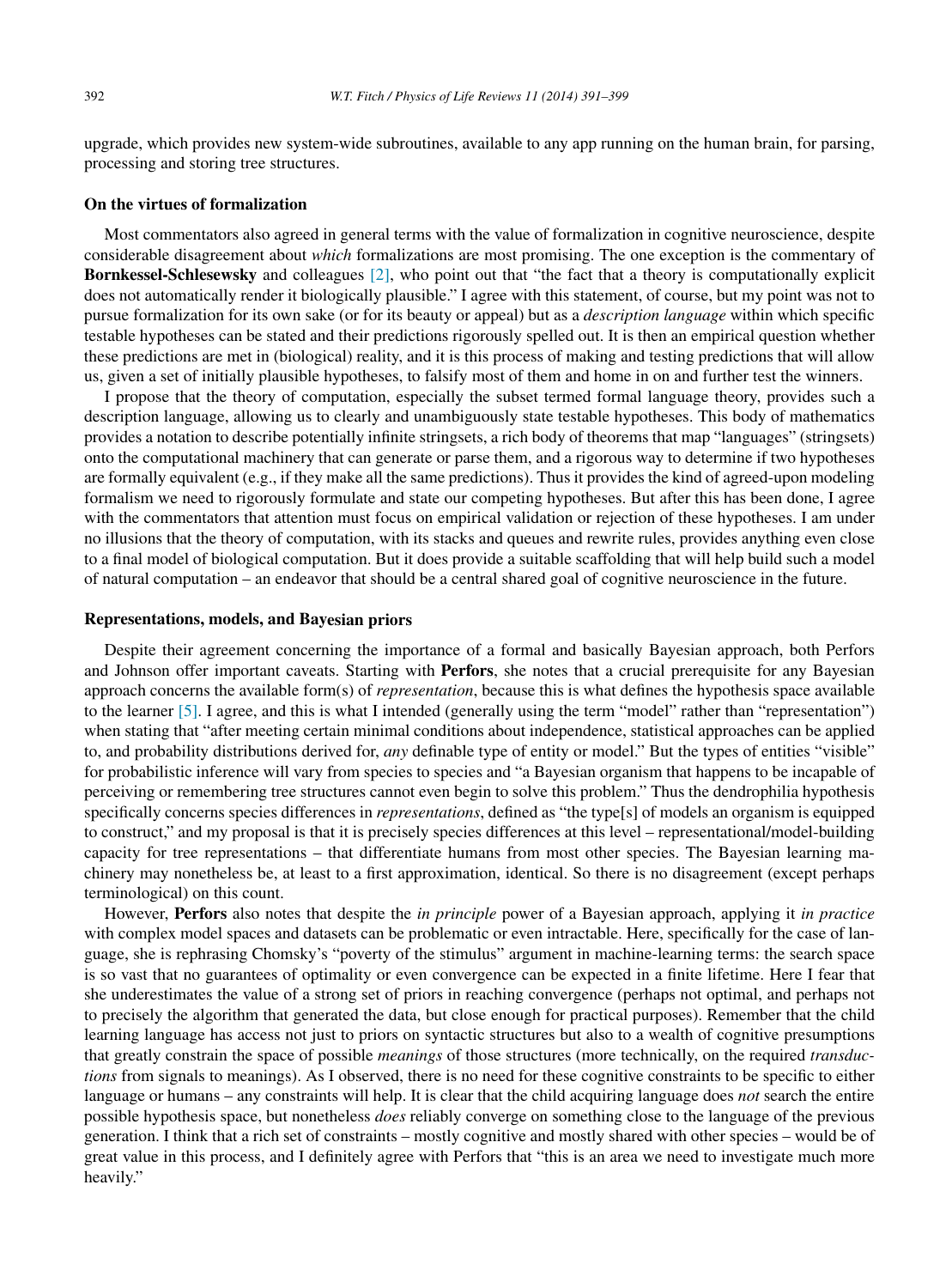**Johnson's** commentary agrees about the importance of trees in human language, but notes that the problem of representing trees neurally remains unsolved [\[6\].](#page-7-0) I agree, and do not claim to have an answer to this important problem. My goal in the target article was to highlight its central importance for understanding human language and its neural implementation. A more worrisome issue is his observation of the difficulty of demonstrating that, given the many difficulties associated with firmly inferring supra-regularity from a Bayesian viewpoint, we may underestimate the degree to which supra-regularity exists in nonhuman communication systems. I am very sympathetic to this observation, since my colleagues and I have been trying for years, unsuccessfully, to clearly demonstrate non-trivial hierarchical structure in complex bird song (e.g., in the highly complex and seemingly hierarchical songs of the mockingbird *Mimus polyglottos*). Unlike for human language, where we have the rich resources of intuitive understanding and semantic meaning to help demonstrate tree-structure clearly, no such aids are available for complex nonhuman vocal systems like birdsong. I still suspect that at least some animal vocal systems are generated by context-free algorithms, but I am painfully aware that refuting or confirming this suspicion remains a major challenge. Indeed, as noted in **Honing and Zuidema's** comment [\[7\],](#page-7-0) rigorous demonstrations of true hierarchy have proven illusive even in the cases of human language and music. I hope that experts in machine learning and statistical inference will lend a hand in this endeavor in the future. Thus, while challenging, I do not think these problems are insoluble given an adequate conceptual framework and data.

#### **Appreciating both the trees and the forest**

Both **Huber** and **Bornkessel-Schlesewsky** [\[2,8\]](#page-6-0) noted the importance of networks or "systems level" neuroscience in understanding biological computation, and I wholeheartedly agree with them: we need to look at the forest as well as the trees. A central complaint of my target article was that the connectionist models that have served as the dominant metaphor for brains in the last thirty years of cognitive science focus *only* on the forest, and ignore the trees. My argument, based on fundamental advances in both methodology and theory, is that we need to attend to the trees (specifically, the tree-form of individual neurons) as well. As stated in the target article "the complex, tree-like form of individual neurons plays an important, and indeed central, role in determining the integration and firing behavior of cells, and thus in the computations of the networks they are part of." Perhaps in arguing the importance of neuronal form so vigorously, I neglected to adequately emphasize that it is only *within* networks that these cellular trees can perform their individual computational tasks. Even the simplest nervous systems (of cnidarians like anemones and jellyfish) are made up of nerve nets. **Tree networks** are the key computational structure, not isolated trees.

Regarding "interneurons" I think that **Huber's** apparent disagreement is purely terminological [\[8\].](#page-7-0) By his definition (where "interneuron" means any neuron that is neither primary motor or primary sensory) virtually all of the neurons I discuss in my target article are "interneurons" (e.g. the pyramidal cells in Figs. 2 and 3 of the target article). There is however a more specific interpretation of this term: the local and mostly inhibitory neurons in cerebral cortex, and it is this much smaller class of cells that the article Huber cites is referring to. Although I did not specifically mention such cells in my target article, they provide excellent examples of my main point in that article: that the properties and form of individual cells are central to understanding how the brain computes. Consider, for example, two well-defined cortical inhibitory interneurons illustrated in [Fig. 1](#page-3-0) (named, not incidentally, for the form of their neurite arbors). Basket cells (1A), which make up roughly 15% of cortical cells, are neurons whose axons encircle the cell bodies of multiple pyramidal cells. Basket cells presumably play some role in normalizing the output emanating from their group of target pyramidal cells. Chandelier cells (1B), also termed axo-axonic cells, specifically target the axon hillock, the site at which axon potentials are initiated. Although both cell classes express the inhibitory neurotransmitter GABA, and both class targets pyramidal cells, their computational roles in neural circuits cannot be understood without considering both their own form, and that of the pyramidal cells that they target. Thus they clearly exemplify the overall point of section three of my paper, about the central importance of the form of individual neurons for brain computation. Huber is however correct about my ignoring glial cells in my computational account: I know of no convincing evidence that they play a fundamental *computational* role in cognition.

### **Are trees abstractions or cognitive realities?**

The commentary by **Honing and Zuidema**, while sympathetic to the overall framework I present, takes issue with my "faith in trees" as all-encompassing models of language and music [\[7\].](#page-7-0) First, I certainly don't think that trees alone are adequate models of music or language: there are many other classes of structures (from simple sequences to more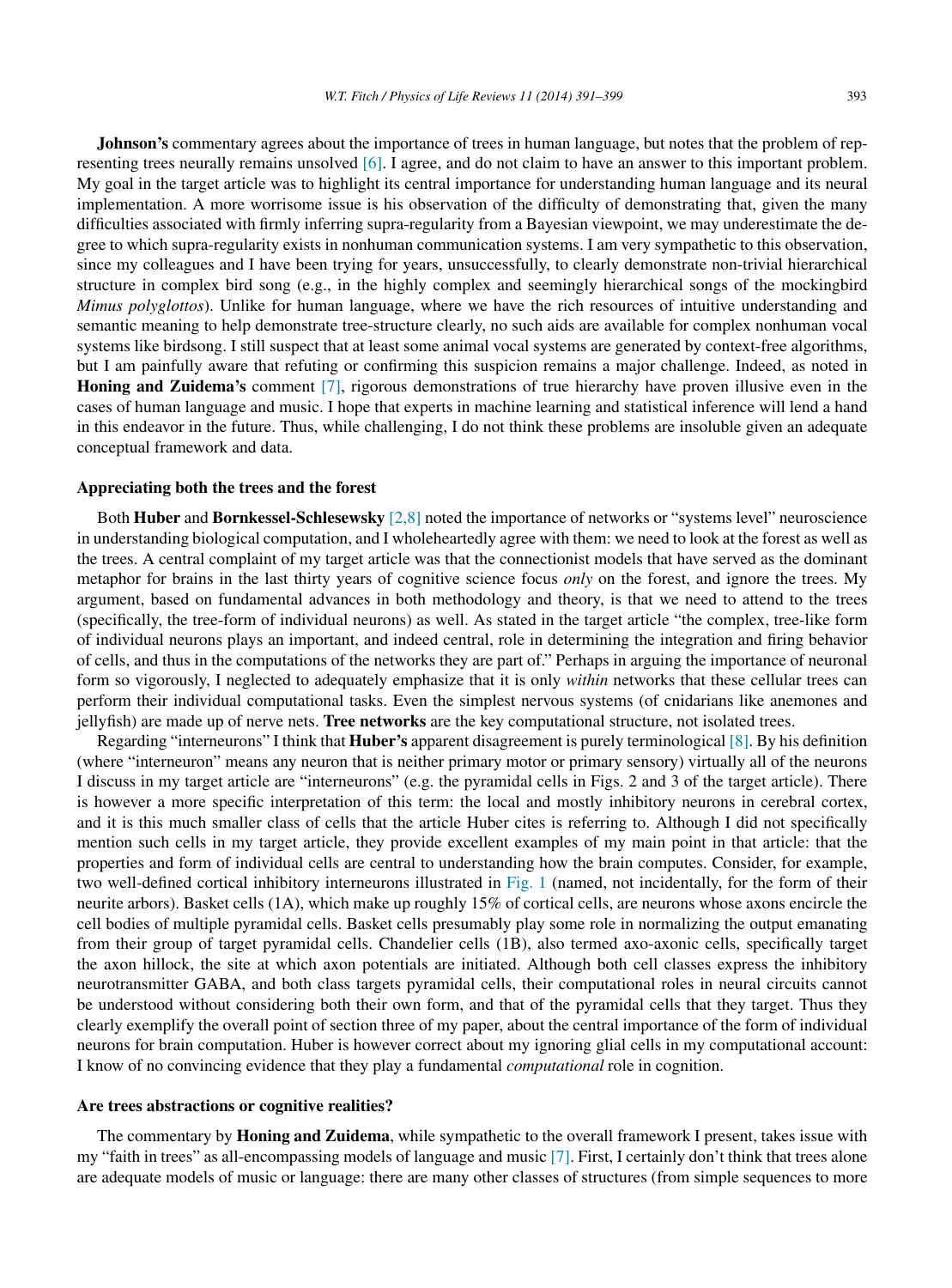<span id="page-3-0"></span>

Fig. 1. **Function follows form** – Two different classes of local inhibitory interneuron are illustrated. **Basket cells** (Panel A) form dense axonal synapses surrounding the cell bodies of multiple target cells (in this case, cerebellar Purkinje cells, in gray), thus helping to normalize the firing of a group of neurons. **Chandelier cells** (Panel B) specifically target the axon hillock of multiple target cells (in this case, cortical pyramidal cells, in gray). For clarity, only a subset of the target cells are shown here. Because the axon hillock is the site of spike initiation, inhibition here can prevent cell firing entirely (or limit it to a narrow time window). Panel C illustrates a single cortical pyramidal cell, with its basket and chandelier cell inhibitor, to clarify the distinction in synaptic targeting between these two inhibitory cell types. Such specificity, which cannot be captured in a "spherical neuron" model, plays a central role in contemporary models of neural computation.

richly interconnected graphs) that must play a role. My strong focus on trees is not meant to entail ignoring these other computationally relevant structures. A more telling issue these commentators raise is whether trees are simply useful abstractions (for researchers) or cognitively and neurally real (as I suggest). While I agree that the jury is still out on this central question, I find that recent empirical studies provide grounds for optimism  $[9,10]$  that tree structures are indeed generated by the brain in the process of parsing music and language.

Regarding the possibility of circularity of tree inference, these commentators offered the example of metrical trees where the terminals – the data to be explained by the model – are already present in the signal (as notes or sonic events). This seems a poor example to illustrate circularity. First, in rhythmic cognition we often infer a pulse that is *not* unambiguously present in the stimulus – only the simplest music has perceptual events at each slot at the pulse level but none elsewhere. Indeed, the presence of rests (unsounded "events") illustrates the *inferential process*in rhythmic parsing most clearly [cf. [11\]](#page-7-0). More generally, in parsing any sequential signal into a tree-formed representation, most of the work is done at the higher levels: grouping the perceptual events ("leaves" or "terminals") into higherlevel chunks, and further grouping those at still higher levels. Thus, even if the input signal does have each terminal represented as a perceptual event, it does not obviate the higher-level grouping analysis into a tree.

#### **Is neural computation continuous or discrete?**

A more fundamental disagreement voiced by **Honing and Zuidema** concerns whether neural computation is best considered continuous or discrete. I personally see little need to choose one over the other: I think that the correct answer is "both". While at some levels (e.g., the local field potential) measurable neural activity is for practical purposes continuous, at others (e.g., how many ions pass through a calcium channel in a given time, or the quantized release of specific numbers of vesicles at a synapse) it is discrete. Most importantly, each individual neuron takes what is practically a fluctuating *continuous* input in its dendritic tree, but converts this to a *discrete* output: either the neuron fires an action potential or not (at least for spiking neurons – the vast majority). Each individual spiking neuron can be considered a miniature analog to digital converter. Normally, neural computation must pass many times through such A-to-D processes. Thus I do not see the question of whether the brain is "at heart" continuous or discrete as a central issue – the core computational units (neurons) are both.

However, it remains clear that *time* in the brain is a continuum, even for an all-or-none event like an action potential or an ion passing through a channel. This contrasts with most current computing technology, where a discrete clock, broadcasting to all computing elements, plays a central role. I know of no evidence for such a discrete clock in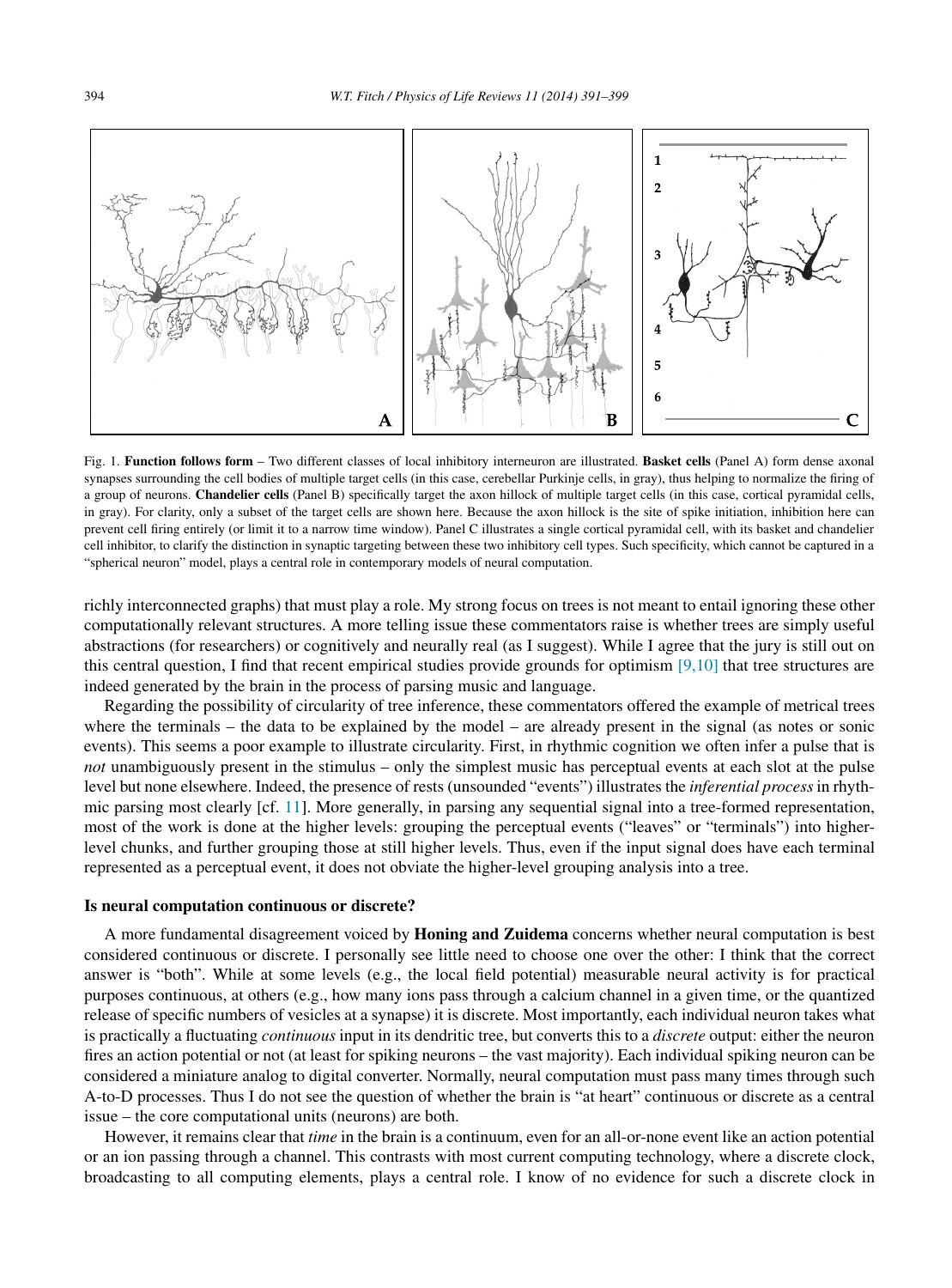the brain, which must therefore be considered a continuous-time, concurrent-processing system. However, there is growing agreement that one important role of the brain oscillations characteristic of the local field potential (LFP) and coarser measures such as EEG is to provide a widely broadcast, continuous proxy for a discrete clock. For example, [\[12\]](#page-7-0) have suggested that the coupling of slow theta waves to faster gamma waves in particular brain regions may act as a time code to allow complex multispike information to be integrated and processed in an orderly way. Similar ideas are being explored by many researchers interested in the computational roles of brain oscillations [cf. [13–16\]](#page-7-0). Thus, even such prototypically continuous signals as EEG or LFP may reflect an underlying system the brain uses to essentially quantize or discretize continuous time.

#### **Distinguishing many forms of hierarchy in the brain**

Both **Bowling** and **Petkov** [\[17,18\]](#page-7-0) use the term "neural hierarchy" in senses different from my usage in the target article, which illustrates the considerable ambiguity of the term "hierarchy" as it is used in modern neuroscience. One usage concerns the arrangement and connectivity of different regions of cortex (e.g. from V1 to V2, etc.), and is (as **Petkov** points out) a characteristic aspect of any mammalian brain. Brains, even those of much simpler organisms, for example the marine worm *Platynereis* [\[19\],](#page-7-0) exhibit hierarchy in this limited anatomical sense, and this clearly has no implications for their ability to construct neural/cognitive representations of trees. Similar, we can speak of "temporal hierarchies" in which fast-changing processes are "nested" within more slowly changing oscillations (e.g. in the context of brain rhythms). Again these are typical features of most living organisms [\[13\],](#page-7-0) and the possession of hierarchy in this temporal sense does not imply a capacity for hierarchical representations in my sense. Here, however, there may be some interesting connection between specific types of "nested brain rhythms" and neural processing capacity [\[12,20\],](#page-7-0) but these were not the focus of my discussion. Thus **Petkov** is certainly correct that "it is incorrect to assume that hierarchical neural processes subserve only hierarchical representations" – but I made no such assumption. This misunderstanding illustrates a considerable danger of polysemous words like "hierarchy", and the importance of keeping the distinctions clear is explored in more detail in [\[21\].](#page-7-0)

#### **Trees at different scales**

**Bowling** correctly notes that I offer no concrete suggestions about how the tree form of individual neurons relates to the types of abstract cognitive trees that play a central role in music and language, if indeed any such connection exists [\[17\].](#page-7-0) I did not intend to suggest any straightforward connection between these two very different levels of description. My only assertion is that trees *exist* at both levels, are important, and cannot be ignored if we are to understand neural function in computational terms. At the level of cellular function, dendritic and axonal form play a crucial role in determining how, when and why a cell fires. At the level of cognitive function, tree representations play a central role in (at least) human cognitive specializations like music and language. If we aim to build bridging theories between these two levels of explanation, as I think we must in cognitive neuroscience, trees will play a role at both levels. Our theoretical bridges must span from "tree to shining tree" regardless of the importance of trees (or lack thereof) in the intervening spans. As mentioned in the target article, I suspect that there will be some non-trivial connections, but at present this remains nothing more than a suspicion. A model or testable hypothesis concerning such a connection remains a topic for future research, and it plays no important role in my proposed framework.

#### **Dendrophilia** = **deliberative planning** + **theory of mind?**

Embracing both formal and comparative viewpoints, **Steedman** offers a new and intriguing hypothesis about the origins of our capacity to generate and recognize meaningful tree structures in language [\[22\].](#page-7-0) He starts with our capacity for deliberative planning which, because of its need for tracing out multiple causal "if-then" chains, and then backtracking from failed searches, generates tree structures that would require a pushdown automaton (PDA) to implement. In this part of his hypothesis, he echoes a widespread intuition, dating back at least to [\[23\],](#page-7-0) that complex motor action and planning provide a plausible precursor for a more generalized dendrophilia. I am very sympathetic to this viewpoint and have reviewed the evidence for it elsewhere  $[21]$ , and I find the argument that such capacities were present in earlier hominins like *Homo erectus* very plausible. However, I think Steedman overstates the case that such complex planning exists in chimpanzees (see below). Kohler's classic observations of Sultan's "insightful" tool combinations, however intriguing, do not meet the standards of modern comparative research and should be considered fascinating anecdotes rather than clear demonstrations. (Kohler also reports groups of chimpanzees dancing and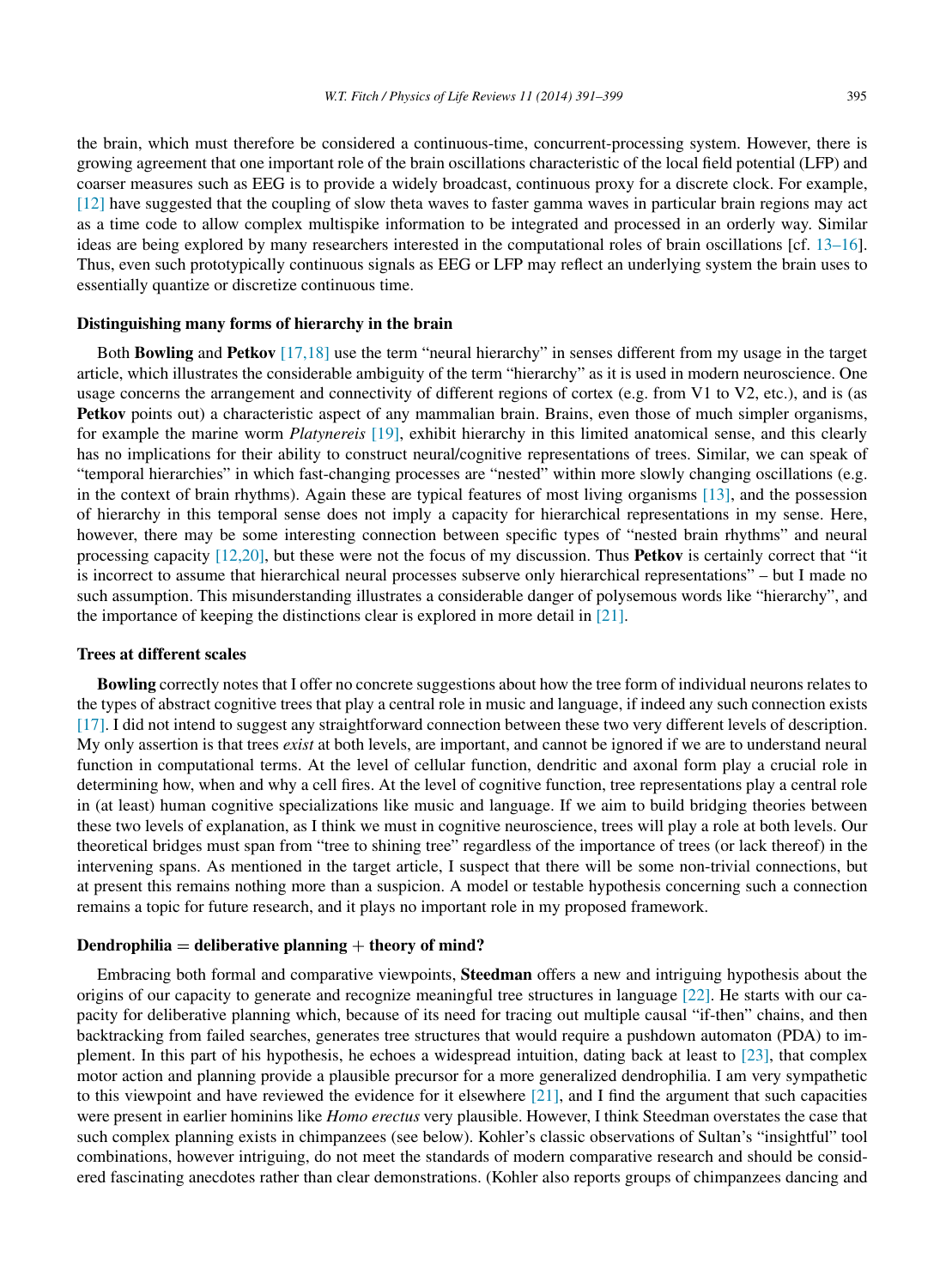keeping time together, an observation that no modern observer, in lab or field, has echoed, and that thus seems very doubtful.)

The big step in Steedman's hypothesis occurs when a deliberative planning capacity is augmented with a theory of mind, allowing other individuals to be seen as affordances embedded in complex plans. Although recognizing conspecifics as affordances is certainly not unique to humans (to an infant primate, there is no more reliable affordance of food, transport, and comfort than its own mother), recognizing others' *mental* states and proclivities, and incorporating these into plans, seems to be a uniquely well-developed capacity of our species. This is why cooperative "shared intentionality" is arguably one of our most important and special traits [\[24,25\].](#page-7-0) Again, Steedman is in good company with this proposal: the hypothesis that selection for social intelligence drove general cognitive capacities is a well-established one [\[26–28\],](#page-7-0) as is the idea that social intelligence played a key role in language evolution [\[29–31\].](#page-7-0)

What uniquely differentiates **Steedman's** hypothesis from these predecessors is its formal specificity. He observes that combining theory-of-mind agent-affordance models (involving one form of stack) with a deliberative-planning action-tree system (another form of stack) yields precisely the formal class of computational machinery that computational linguists find is needed to process human language: a linear embedded pushdown automaton (LEPDA). Such a system can generate and process all (and only) the forms of syntactic structures attested in the world's languages. There could be few better illustrations of the value of combining comparative, cognitive, and computational viewpoints in a way that generates testable predictions (e.g., concerning ape planning, or human brain circuitry). I thus wholeheartedly applaud both Steedman's specific hypothesis and the broader vision behind it. It makes good sense, for example, of the facts about Broca's area reviewed in the target article, and offers a clear and explicit alternative to my sensory-motor exaptation hypothesis. I do see music as a problem case for his argument, since music exhibits tree structure without the propositional semantic underpinnings that are a core component of trees in language. Humans somehow manage to absorb and generate musical trees without recourse to any rich semantics-based description language.

#### **Do chimpanzees plan in trees?**

I remain unconvinced, however, by **Steedman's** argument, based on Kohler's observations of chimpanzee planning, that "animals like chimpanzees must have a PDA" (pushdown automaton) capable of building arbitrary tree structures or parsing context-free languages [\[22\].](#page-7-0) This remains an interesting hypothesis, but should not be treated as a fact. The evidence against it comes from two sources: chimpanzee tool use and chimpanzee "cooperative" hunting. Despite many decades of detailed and astute observation [\[32–35\],](#page-7-0) current data on chimpanzee tool use emphasizes the differences between chimpanzee and human planning capacities, and suggest that, as Greenfield concluded thirty years ago, the upper limit reached by chimpanzees is equivalent syntactically to that of a two-year old child. Because chimpanzees exhibit the most complex tool use among nonhuman primates [\[36,37\],](#page-7-0) this conclusion would generalize to other primates. The tool use data thus essentially mirror conclusions based on enculturated apes using symbolic systems [e.g., [38\]](#page-7-0), and do not support Steedman's contention that a full PDA, capable of parsing or generating a rich diversity of tree structures, predated our split from chimpanzees.

Another source of doubt concerning supra-regular planning in chimpanzees comes from the debate about whether the species engages in cooperative hunting. Chimpanzees often hunt, kill, and eat other primates, especially red colobus monkeys. Although early studies of chimpanzee hunting found that it was often solitary and showed few signs of intentional cooperation [\[39–41\],](#page-7-0) later studies in one population suggested a significant level of cooperative hunting in at least some chimpanzees [\[42–44\].](#page-7-0) While the issue remains contested [cf. [45\]](#page-7-0), many field researchers now agree that there is some evidence for cooperation during chimpanzee hunts [\[46\].](#page-7-0) But the question of whether this involves shared intentions, or seeing others' intentions as affordances, as required in Steedman's model, remains an open question. Thus, while I applaud Steedman's appeal to comparative data to ground his hypothesis, I believe that the existing data warrant more caution about ape abilities than evidenced in his commentary. I do hope that researchers will use his formal model to generate and test more specific predictions about the cognitive and neural underpinnings of (cooperative) planning in apes.

# **The instinct to learn – a Bayesian perspective**

Last but not least I turn to **Okanoya's** fascinating observations about "late-spiking" neurons in cingulate cortex, and learning differences in Bengalese (domesticated) and munia (wild type) finches [\[4\].](#page-6-0) The first case is an excellent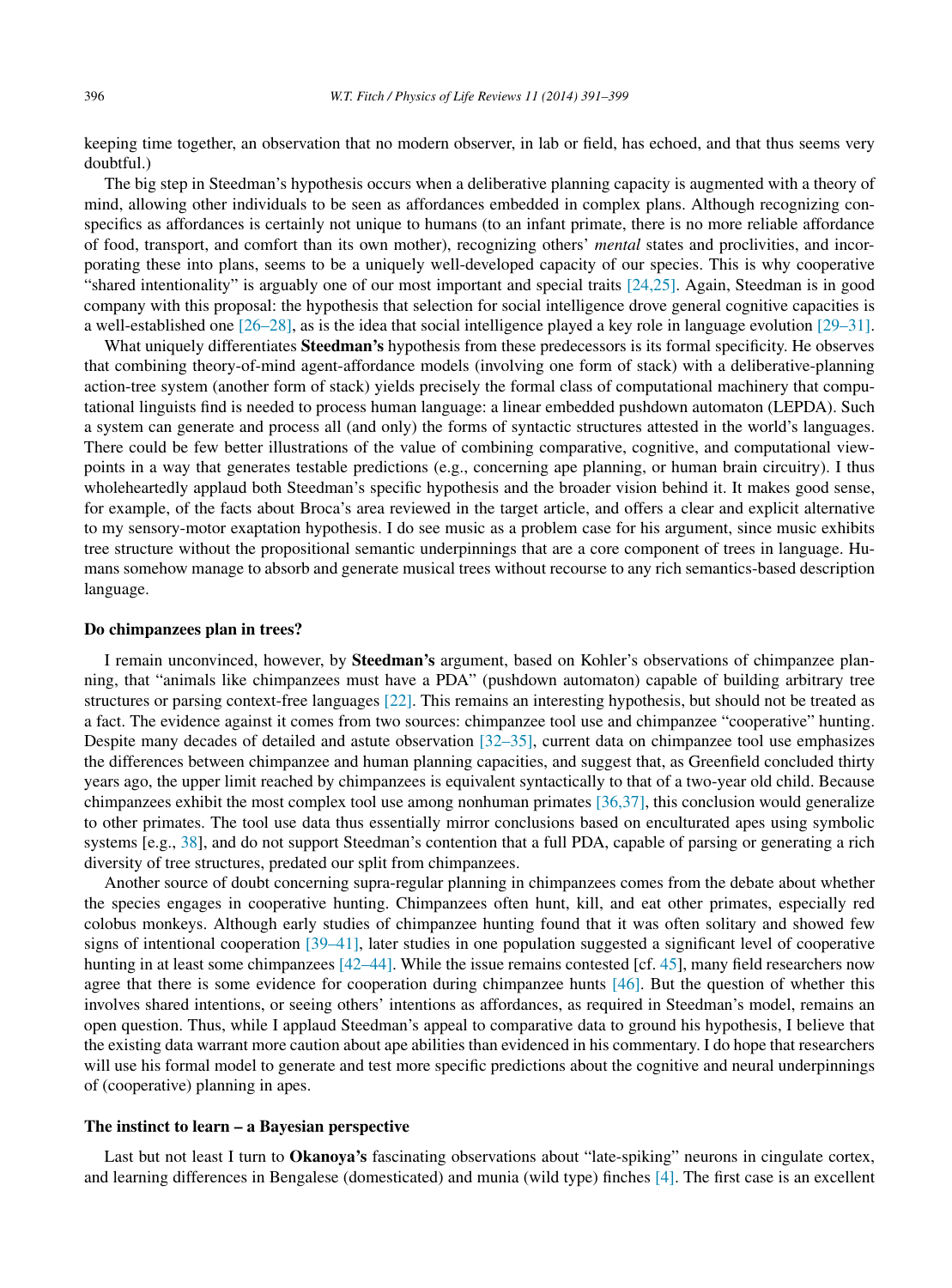<span id="page-6-0"></span>example of how a clearly stated cognitive requirement (the need in associative learning to maintain a memory trace intervening between stimulus and reward) and a neural observation (an unusual class of cortical neurons whose spiking patterns show long delays from stimulation) can be combined to generate further testable hypotheses.

I am also very pleased by Okanoya's willingness to embrace Bayesian terminology to describe differences in songlearning abilities and proclivities in the finches whose songs he has studied for many years. Munias show relatively simple songs, but after several hundred years of domestication by Japanese bird fanciers, their domesticated cousins ("Bengalese finches") sing much more elaborate songs [\[47,48\].](#page-8-0) Written records suggest that the only conscious selection pressure was on fertility and plumage, not song, and that the increased song complexity results from (covert) sexual selection by female finches, who breed more readily when exposed to complex song. Domestication freed up the system from other constraints (e.g., predation or species identification). While, as mentioned in Okanoya's commentary, there are already differences in the innate song patterns these strains produce in isolation without tutoring, there are also significant differences in their capacity to learn complex songs: while Bengalese finches can learn either their own or munia's songs equally well, munias achieve 99% accuracy on their own song but only 80% accuracy on Bengalese song. Thus, domestication has led to changes both in the "innate template" underlying song *and* the song-learning mechanism itself [\[49\]](#page-8-0) – a perfect illustration of the "instinct to learn" Peter Marler emphasizes as the basis of vocal learning [\[50\].](#page-8-0)

#### **Marr meets Tinbergen meets reverend Bayes**

In summary, I was very pleased by the willingness of all commentators to embrace the general framework outlined in my target article and to amend, challenge, and extend it in various important ways. In spite of many remaining disagreements, it seems that all commentators agree about the value of formal models in helping to build new bridges between the neural and cognitive sciences, and specifically about the value of a predictive (rather than passive representational) perspective in such models. Thus – despite some cautionary notes – my optimism for a future merging of Marr's and Bayes' insights seems to be echoed by most commentators, and I can only hope the same will be true of the wider community in cognitive neuroscience.

Although fewer commentators discussed the virtues of a comparative approach, where species differing in particular cognitively relevant ways are studied to help understand the mechanisms underlying these cognitive capacities, no one criticized this component of my framework. I am happy in this case to interpret silence as assent, allowing me to introduce a third perspective, the most fundamentally biological, to the mix. This perspective is best exemplified by the great Nobel Prize-winning ethologist Niko Tinbergen, whose comparative research program and classic statement of the need to address biological questions from multiple viewpoints, including mechanism, development, phylogeny, and function, is a guiding principle for most comparative biologists [\[51\].](#page-8-0) Thus, a triumvirate of three great thinkers: Marr, Bayes, and Tinbergen – sit at the head of the table in the framework advanced in my target article. I hope that the future will bring further constructively critical discussion along the lines of these commentaries, along with focused empirical research, to address the fundamental topic of how the brain computes the mind.

# **Acknowledgements**

I gratefully acknowledge the support of ERC Advanced Grant SOMACCA (#230604).

#### **References**

- [1] Fitch WT. Toward a [computational](http://refhub.elsevier.com/S1571-0645(14)00121-3/bib31s1) framework for cognitive biology: unifying approaches from cognitive neuroscience and comparative cognition. Phys Life Rev [2014;11:329–64](http://refhub.elsevier.com/S1571-0645(14)00121-3/bib31s1) [in this issue].
- [2] [Bornkessel-Schlesewsky I,](http://refhub.elsevier.com/S1571-0645(14)00121-3/bib32s1) Schlesewsky M, Small SL. Implementation is crucial but must be neurobiologically grounded. Comment on "Toward a [computational](http://refhub.elsevier.com/S1571-0645(14)00121-3/bib32s1) framework for cognitive biology: unifying approaches from cognitive neuroscience and comparative cognition" by W. Tecumseh Fitch. Phys Life Rev [2014;11:365–6](http://refhub.elsevier.com/S1571-0645(14)00121-3/bib32s1) [in this issue].
- [3] Dennett DC. The [software/wetware](http://refhub.elsevier.com/S1571-0645(14)00121-3/bib33s1) distinction. Comment on "Toward a computational framework for cognitive biology: unifying approaches from cognitive neuroscience and comparative cognition" by W. Tecumseh Fitch. Phys Life Rev [2014;11:367–8](http://refhub.elsevier.com/S1571-0645(14)00121-3/bib33s1) [in this issue].
- [4] Okanoya K. Learning, epigenetics, and computation: an extension on Fitch's proposal. Comment on "Toward a [computational](http://refhub.elsevier.com/S1571-0645(14)00121-3/bib34s1) framework for cognitive biology: unifying approaches from cognitive [neuroscience](http://refhub.elsevier.com/S1571-0645(14)00121-3/bib34s1) and comparative cognition" by W. Tecumseh Fitch. Phys Life Rev [2014;11:389–90](http://refhub.elsevier.com/S1571-0645(14)00121-3/bib34s1) [in this issue].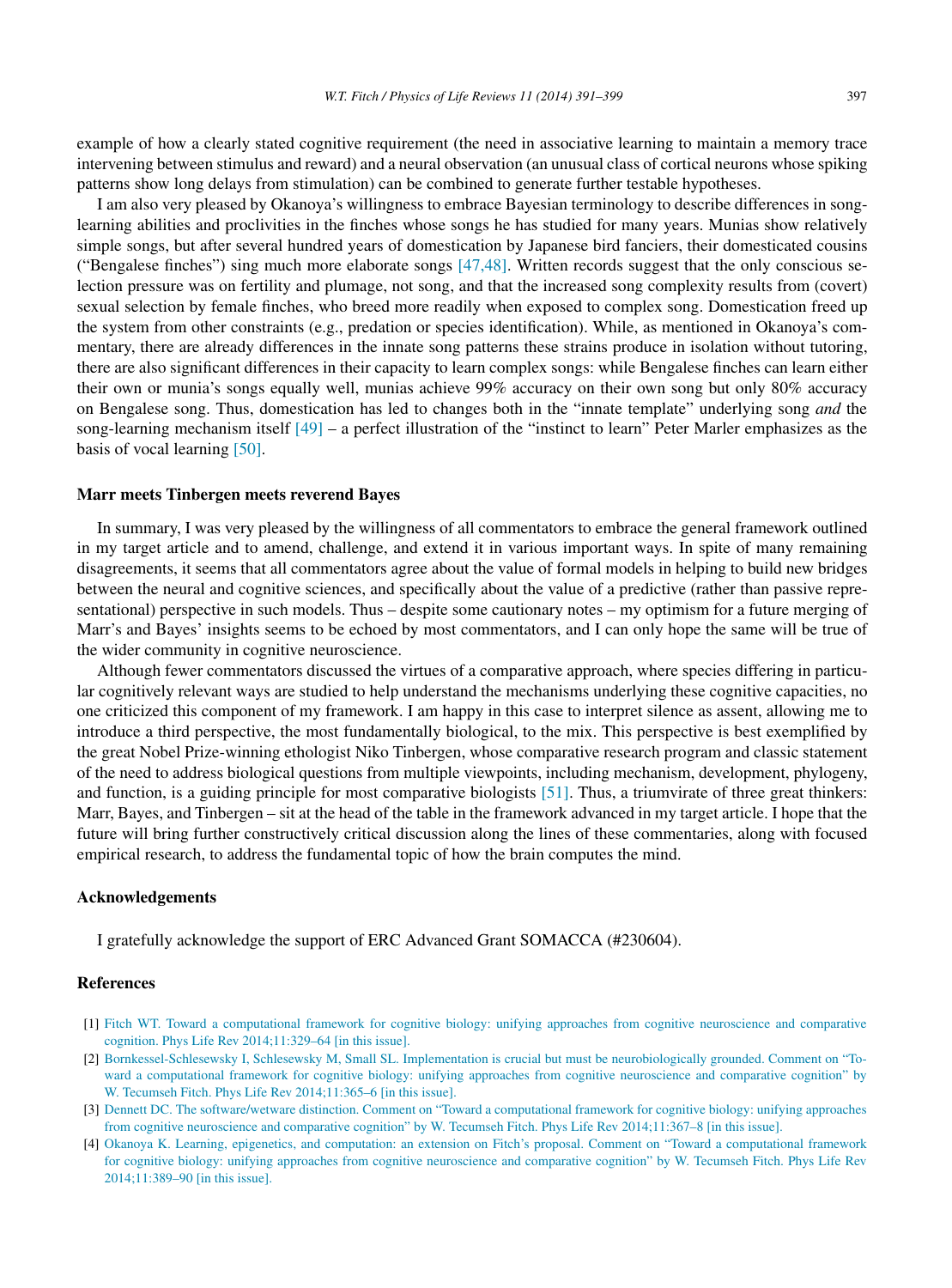- <span id="page-7-0"></span>[5] Perfors A. [Representations,](http://refhub.elsevier.com/S1571-0645(14)00121-3/bib35s1) approximations, and limitations within a computational framework for cognitive science. Comment on "Toward a [computational](http://refhub.elsevier.com/S1571-0645(14)00121-3/bib35s1) framework for cognitive biology: unifying approaches from cognitive neuroscience and comparative cognition" by W. Tecumseh Fitch. Phys Life Rev [2014;11:369–70](http://refhub.elsevier.com/S1571-0645(14)00121-3/bib35s1) [in this issue].
- [6] Johnson M. The forest for the trees. Comment on "Toward a [computational](http://refhub.elsevier.com/S1571-0645(14)00121-3/bib36s1) framework for cognitive biology: unifying approaches from cognitive neuroscience and comparative cognition" by W. Tecumseh Fitch. Phys Life Rev [2014;11:371–2](http://refhub.elsevier.com/S1571-0645(14)00121-3/bib36s1) [in this issue].
- [7] Honing H, Zuidema W. Decomposing dendrophilia. Comment on "Toward a [computational](http://refhub.elsevier.com/S1571-0645(14)00121-3/bib37s1) framework for cognitive biology: unifying approaches from cognitive neuroscience and comparative cognition" by W. Tecumseh Fitch. Phys Life Rev [2014;11:375–6](http://refhub.elsevier.com/S1571-0645(14)00121-3/bib37s1) [in this issue].
- [8] Huber L. Brains are not just neurons. Comment on "Toward a [computational](http://refhub.elsevier.com/S1571-0645(14)00121-3/bib38s1) framework for cognitive biology: unifying approaches from cognitive neuroscience and comparative cognition" by Fitch. Phys Life Rev [2014;11:373–4](http://refhub.elsevier.com/S1571-0645(14)00121-3/bib38s1) [in this issue].
- [9] Koelsch S, [Rohrmeier M,](http://refhub.elsevier.com/S1571-0645(14)00121-3/bib39s1) Torrecuso R, Jentschke S. Processing of hierarchical syntactic structure in music. Proc Natl Acad Sci [2013;110:15443–8.](http://refhub.elsevier.com/S1571-0645(14)00121-3/bib39s1)
- [10] Pallier C, Devauchelle A-D, Dehaene S. Cortical representation of the constituent structure of sentences. Proc Natl Acad Sci [2011;108:2522–7.](http://refhub.elsevier.com/S1571-0645(14)00121-3/bib3130s1)
- [11] Fitch WT. Rhythmic cognition in humans and animals: [distinguishing](http://refhub.elsevier.com/S1571-0645(14)00121-3/bib3131s1) meter and pulse perception. Front Syst Neurosci 2013;7:1–16.
- [12] Lisman JE, Jensen O. The theta–gamma neural code. Neuron [2013;77:1002–16.](http://refhub.elsevier.com/S1571-0645(14)00121-3/bib3132s1)
- [13] Buzsáki G, Logothetis NK, Singer W. Scaling brain size, keeping timing: evolutionary preservation of brain rhythms. Neuron [2013;80:751–64.](http://refhub.elsevier.com/S1571-0645(14)00121-3/bib3133s1)
- [14] Fries P. A mechanism for cognitive dynamics: neuronal communication through neuronal coherence. Trends Cogn Sci [2005;9:474–80.](http://refhub.elsevier.com/S1571-0645(14)00121-3/bib3134s1)
- [15] MacKay WA. Synchronized neuronal oscillations and their role in motor processes. Trends Cogn Sci [1997;1:176–83.](http://refhub.elsevier.com/S1571-0645(14)00121-3/bib3135s1)
- [16] Vinck M, Womelsdorf T, Buffalo EA, Desimone R, Fries P. Attentional modulation of [cell-class-specific](http://refhub.elsevier.com/S1571-0645(14)00121-3/bib3136s1) gamma-band synchronization in awake monkey area V4. Neuron [2013;80:1077–89.](http://refhub.elsevier.com/S1571-0645(14)00121-3/bib3136s1)
- [17] Bowling D. Cognitive theory and brain fact: insights for the future of cognitive neuroscience. Comment on "Toward a [computational](http://refhub.elsevier.com/S1571-0645(14)00121-3/bib3137s1) framework for cognitive biology: unifying approaches from cognitive [neuroscience](http://refhub.elsevier.com/S1571-0645(14)00121-3/bib3137s1) and comparative cognition" by W. Tecumseh Fitch. Phys Life Rev [2014;11:377–9](http://refhub.elsevier.com/S1571-0645(14)00121-3/bib3137s1) [in this issue].
- [18] Petkov C. Mental structures and hierarchical brain processing. Comment on "Toward a [computational](http://refhub.elsevier.com/S1571-0645(14)00121-3/bib3138s1) framework for cognitive biology: unifying approaches from cognitive neuroscience and comparative cognition" by W. Tecumseh Fitch. Phys Life Rev [2014;11:382–8](http://refhub.elsevier.com/S1571-0645(14)00121-3/bib3138s1) [in this [issue\].](http://refhub.elsevier.com/S1571-0645(14)00121-3/bib3138s1)
- [19] Randel N, Asadulina A, [Bezares-Calderón L,](http://refhub.elsevier.com/S1571-0645(14)00121-3/bib3139s1) Verasztó C, Williams E, Conzelmann M, et al. Neuronal connectome of a sensory-motor circuit for visual navigation. ELife [2014:e02730.](http://refhub.elsevier.com/S1571-0645(14)00121-3/bib3139s1)
- [20] Buzsaki G. Rhythms of the brain. New York: Oxford [University](http://refhub.elsevier.com/S1571-0645(14)00121-3/bib3230s1) Press; 2006.
- [21] Fitch WT, Martins MD. Hierarchical processing in music, language and action: Lashley revisited. Ann NY Acad Sci [2014;1316:87–104.](http://refhub.elsevier.com/S1571-0645(14)00121-3/bib3231s1)
- [22] Steedman M. Evolutionary basis for human language. Comment on "Toward a [computational](http://refhub.elsevier.com/S1571-0645(14)00121-3/bib3232s1) framework for cognitive biology: Unifying approaches from cognitive [neuroscience](http://refhub.elsevier.com/S1571-0645(14)00121-3/bib3232s1) and comparative cognition" by Tecumseh Fitch. Phys Life Rev 2014:382–8 [in this issue].
- [23] Lashley K. The problem of serial order in behavior. In: [Jeffress LA,](http://refhub.elsevier.com/S1571-0645(14)00121-3/bib3233s1) editor. Cerebral mechanisms in behavior, the Hixon symposium. New York: Wiley; 1951. [p. 112–46.](http://refhub.elsevier.com/S1571-0645(14)00121-3/bib3233s1)
- [24] Tomasello M, Carpenter M, Call J, Behne T, Moll H. [Understanding](http://refhub.elsevier.com/S1571-0645(14)00121-3/bib3234s1) and sharing intentions: the origins of cultural cognition. Behav Brain Sci [2005;28:675–735.](http://refhub.elsevier.com/S1571-0645(14)00121-3/bib3234s1)
- [25] Herrmann E, Call J, [Hernàndez-Lloreda MV,](http://refhub.elsevier.com/S1571-0645(14)00121-3/bib3235s1) Hare B, Tomasello M. Humans have evolved specialized skills of social cognition: the cultural intelligence hypothesis. Science [2007;317:1360–6.](http://refhub.elsevier.com/S1571-0645(14)00121-3/bib3235s1)
- [26] Byrne R. Machiavellian intelligence. Evol Anthropol [1997;5:172–80.](http://refhub.elsevier.com/S1571-0645(14)00121-3/bib3236s1)
- [27] [Humphrey NK.](http://refhub.elsevier.com/S1571-0645(14)00121-3/bib3237s1) The social function of intellect. In: Bateson PPG, Hinde RA, editors. Growing points in ethology. Cambridge: Cambridge University Press; 1976. [p. 303–17.](http://refhub.elsevier.com/S1571-0645(14)00121-3/bib3237s1)
- [28] Jolly A. Lemur social behavior and primate intelligence. Science [1966;153:501–6.](http://refhub.elsevier.com/S1571-0645(14)00121-3/bib3238s1)
- [29] Worden R. The evolution of language from social intelligence. In: Hurford JR, [Studdert-Kennedy M,](http://refhub.elsevier.com/S1571-0645(14)00121-3/bib3239s1) Knight C, editors. Approaches to the evolution of language. New York: [Cambridge](http://refhub.elsevier.com/S1571-0645(14)00121-3/bib3239s1) University Press; 1998. p. 148–66.
- [30] Seyfarth RM, Cheney DL, Bergman TJ. Primate social cognition and the origins of language. Trends Cogn Sci [2005;9:264–6.](http://refhub.elsevier.com/S1571-0645(14)00121-3/bib3330s1)
- [31] Fitch WT, Huber L, Bugnyar T. Social cognition and the evolution of language: constructing cognitive phylogenies. Neuron [2010;65:795–814.](http://refhub.elsevier.com/S1571-0645(14)00121-3/bib3331s1)
- [32] Greenfield PM. Language, tools, and brain: the ontogeny and phylogeny of [hierarchically](http://refhub.elsevier.com/S1571-0645(14)00121-3/bib3332s1) organized sequential behavior. Behav Brain Sci [1991;14:531–95.](http://refhub.elsevier.com/S1571-0645(14)00121-3/bib3332s1)
- [33] [McGrew WC.](http://refhub.elsevier.com/S1571-0645(14)00121-3/bib3333s1) The cultured chimpanzee. Cambridge, UK: Cambridge University Press; 2004.
- [34] McGrew WC. Savanna chimpanzees dig for food. Proc Natl Acad Sci [2007;104:19167–8.](http://refhub.elsevier.com/S1571-0645(14)00121-3/bib3334s1)
- [35] Sanz C, Morgan D, Gulick S. New insights into chimpanzees, tools, and termites from the Congo basin. Am Nat [2004;164:567–81.](http://refhub.elsevier.com/S1571-0645(14)00121-3/bib3335s1)
- [36] [McGrew WC.](http://refhub.elsevier.com/S1571-0645(14)00121-3/bib3336s1) Chimpanzee material culture. Cambridge, UK: Cambridge University Press; 1992.
- [37] Pruetz JD, Bertolani P. Savanna chimpanzees, pan troglodytes verus, hunt with tools. Curr Biol [2007;17:412–7.](http://refhub.elsevier.com/S1571-0645(14)00121-3/bib3337s1)
- [38] [Savage-Rumbaugh ES,](http://refhub.elsevier.com/S1571-0645(14)00121-3/bib3338s1) Murphy J, Sevcik RA, Brakke KE, Williams SL, Rumbaugh DM. Language comprehension in ape and child. Monogr Soc Res Child Dev, vol. 58. 1993. [p. 1–221.](http://refhub.elsevier.com/S1571-0645(14)00121-3/bib3338s1)
- [39] Goodall J. The [chimpanzees](http://refhub.elsevier.com/S1571-0645(14)00121-3/bib3339s1) of Gombe: patterns of behavior. Cambridge, MA: Harvard University Press; 1986.
- [40] Busse CD. Do chimpanzees hunt cooperatively? Am Nat [1978;112:767–70.](http://refhub.elsevier.com/S1571-0645(14)00121-3/bib3430s1)
- [41] Stanford CB, Wallis J, Mpongo E, Goodall J. Hunting decisions in wild chimpanzees. Behaviour [1994;131:1–18.](http://refhub.elsevier.com/S1571-0645(14)00121-3/bib3431s1)
- [42] Boesch C, Boesch H. Hunting behavior of wild chimpanzees in the Taï National Park. Am J Phys Anthropol [1989;78:547–73.](http://refhub.elsevier.com/S1571-0645(14)00121-3/bib3432s1)
- [43] Boesch C, [Boesch-Achermann H.](http://refhub.elsevier.com/S1571-0645(14)00121-3/bib3433s1) The chimpanzees of the Taï forest. Oxford: Oxford University Press; 2000.
- [44] Boesch C. Cooperative hunting in wild chimpanzees. Anim Behav [1994;48:653–67.](http://refhub.elsevier.com/S1571-0645(14)00121-3/bib3434s1)
- [45] Tomasello M, Carpenter M, Call J, Behne T, Moll H. Author's response: in search of the uniquely human. Behav Brain Sci [2005;28:721–34.](http://refhub.elsevier.com/S1571-0645(14)00121-3/bib3435s1)
- [46] Watts DP, Mitani JC. Hunting behavior of chimpanzees at Ngogo, Kibale National Park, Uganda. Int J Primatol [2002;23:1–28.](http://refhub.elsevier.com/S1571-0645(14)00121-3/bib3436s1)